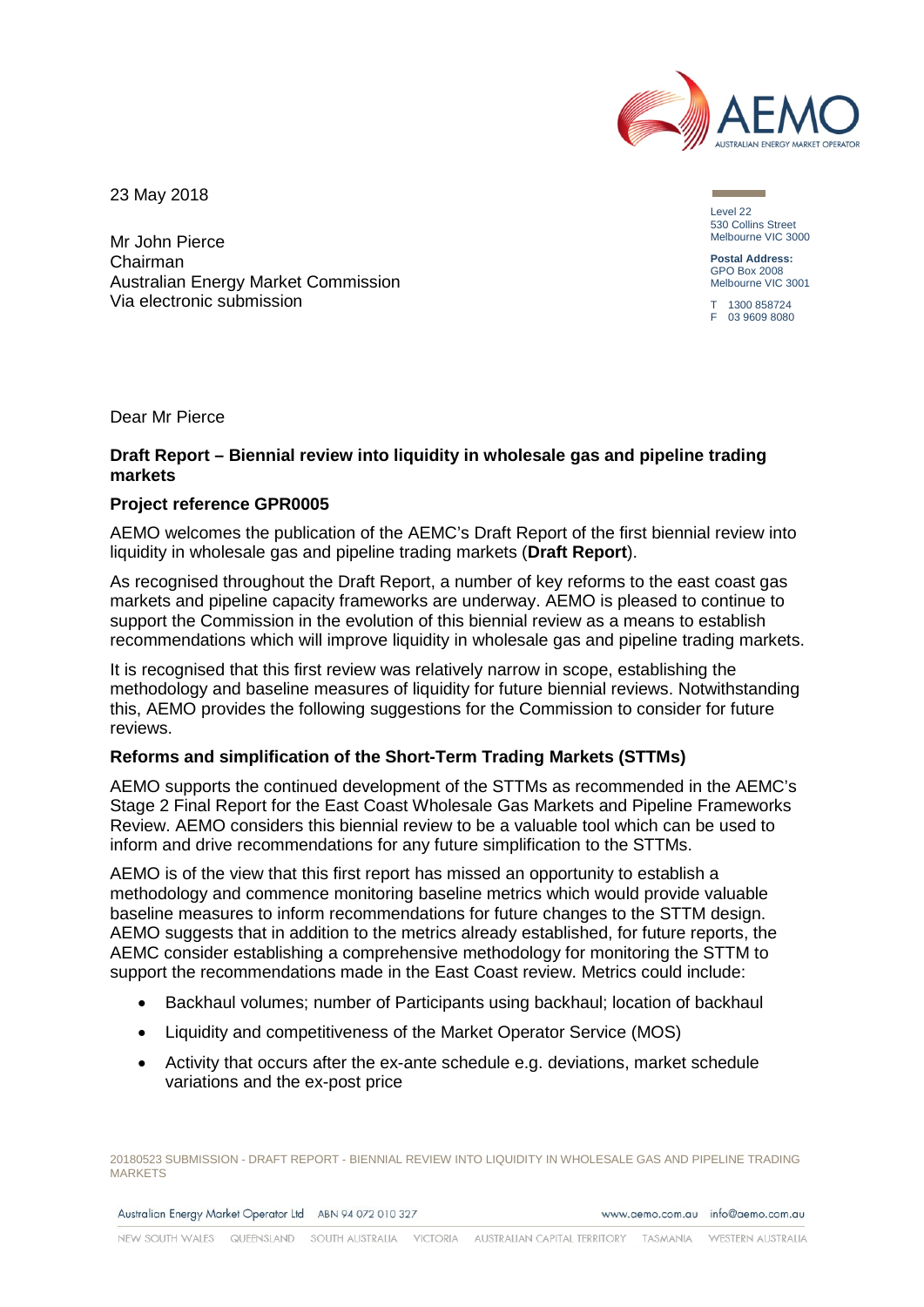

# **Metrics informing Declared Wholesale Gas Market (DWGM) liquidity**

AEMO notes the methodology adopted by the Commission to monitor DWGM traded volumes calculated as a sum of net positions of market participants at the beginning of day (BOD) schedule. [1](#page-1-0)

For future reports, AEMO suggest the Commission also considers within-day trading activity as these represent key risk management tools used by Participants within the DWGM. By only looking at the 6:00 am schedule, the analysis will under-state the level of activity in the market and provide an incomplete picture as to the health of the DWGM. Metrics could include:

- Trading to manage deviations
- Bilateral trading at injection points
- Injection source diversity as well as imports and exports

In addition, AEMO suggests the Commission consider analysing liquidity on a seasonal, monthly or peak/minimum demand day basis. [2](#page-1-1) For example, traded volumes in the DWGM can observe significant seasonal or daily swings in line with changes in demand.

#### **Pipeline capacity trading**

The Commission recognises the key reforms being implemented in the wholesale gas and pipeline markets, including the capacity trading reforms currently being developed by the Gas Market Reform Group.[3](#page-1-2) AEMO supports the Commission's approach to consider information which will become available through the pipeline capacity trading reforms post March 2019 and developing metrics to monitor the performance of capacity auctions in future biennial reviews.

Transportation services reforms are expected to foster the development of a more liquid secondary capacity market, improving the efficiency with which capacity is allocated and used on transportation assets operating under the contract carriage model. AEMO suggests the next biennial review includes the development and monitoring of the following metrics:

- Liquidity of traded secondary capacity products on the platform
- Level of activity and uptake in the auction, including monitoring whether the priority of service for the auction product inhibits uptake; and monitoring curtailment of auction quantities as reported by pipeline operators
- Breadth and uptake of products (i.e. spreads) offered on the platform

# **General reflections on the adopted approach to monitoring gas market liquidity**

AEMO supports the adoption of both quantitative and qualitative measures of liquidity within the Draft Report. In addition to the measures adopted and results presented in this first review, AEMO provides the following points for consideration by the Commission:

The role of additional supply in improving market liquidity. While a number of stakeholders expressed expectations that an increase in physical supply of gas will lead to increased trading activity,<sup>[4](#page-1-3)</sup> alternate drivers can influence trading activity.

<span id="page-1-0"></span> <sup>1</sup> Refer Draft Report s.3.1.3.

<sup>2</sup> Refer Draft Report figure 3.4.

<span id="page-1-2"></span><span id="page-1-1"></span><sup>3</sup> Refer Draft Report s.3.1.4.

<span id="page-1-3"></span><sup>4</sup> Refer Draft Report s.3.1